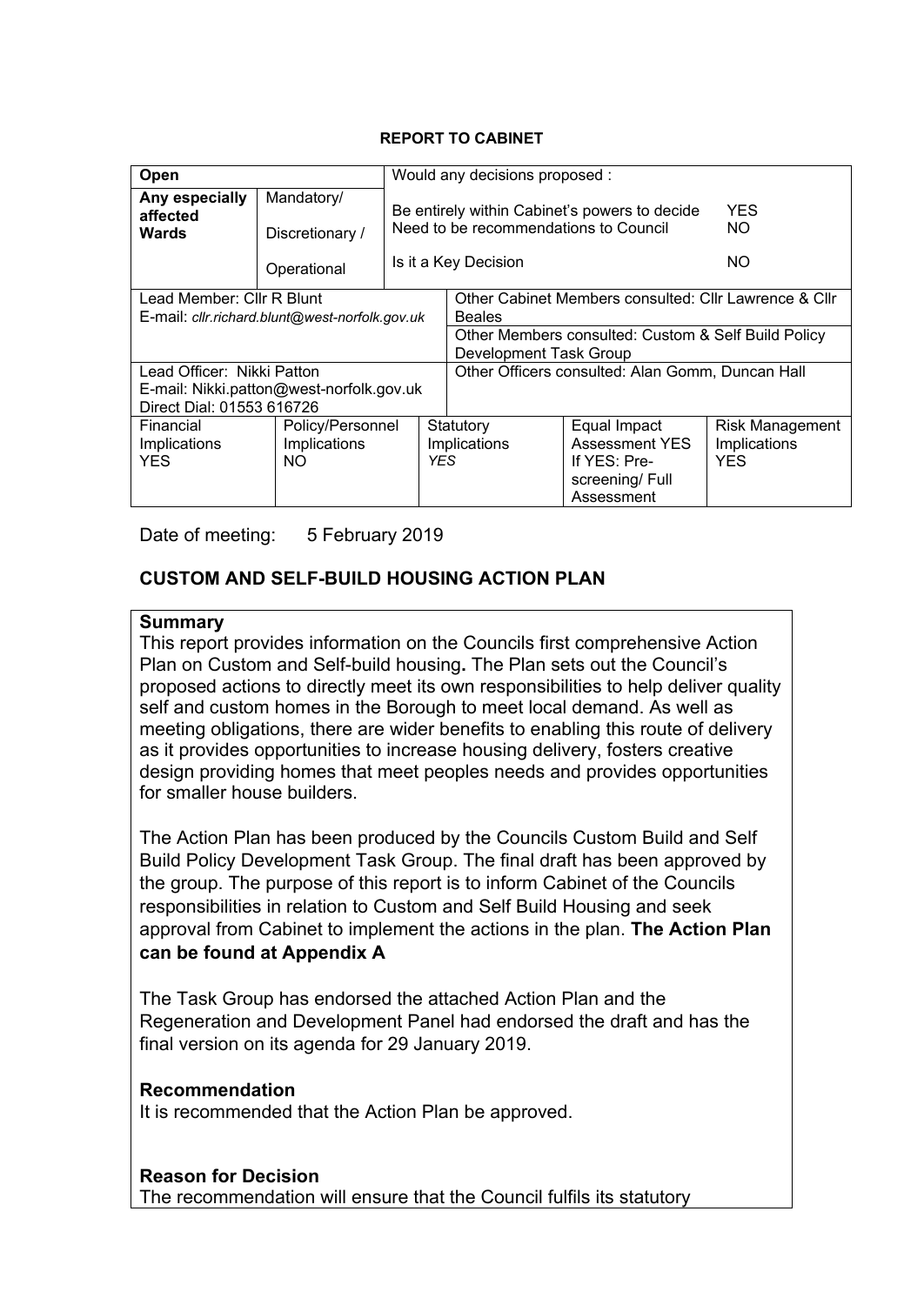obligations surrounding Custom and Self Build and provides a clear steer on the Councils position surrounding the delivery of Custom and Self Build housing in the Borough.

## **1.0 Background**

- 1.1 Back in November 2011 the Government published 'Laying the Foundations: A Housing Strategy for England'.<sup>1</sup> This national strategy supported many proposals that had been set out in an industry-led Government Working Group Action Plan promoting self-build housing, produced in July earlier that year.<sup>2</sup> Within the strategy the Government explained how it was intent on doing more than ever to support individuals and communities taking the initiative to build their own homes, which in turn is considered beneficial to the national economy. However, the Government saw that there was a huge untapped potential for custom-built homes, especially when making international comparisons. The Government pledged to enable this housing sector to become mainstream, and to double the number of self and custombuilt homes over the next decade. The Government recognised that there were also challenges to self-build and custom house-building, as well as limited information regarding this housing sector.
- 1.2 In October 2014, the Government produced 'Right to Build: Supporting Custom and Self Build', $3$  a consultation document, in which it explained how it intended to further empower aspiring self-builders to build their own home in their local area by bringing legislation through the next Parliament, as well as taking into consideration the experiences from the vanguards and the outcome of the consultation.<sup>4</sup> This led to the Self-build and Custom Housebuilding Act (2015).
- 1.3 The key requirements of the legislation are set out in two acts of Parliament, The Self-Build and Custom Housebuilding Act 2015 as amended by the Housing and Planning Act 2016. The Acts introduce three duties for local authorities to meet demand for custom and selfbuild housing (collectively known as 'the Right to Build' requiring authorities to;
	- Prepare, publicise and maintain a register of individuals and associations of individuals ''who are seeking to acquire serviced plots of land.
	- Have regard to the register 'when carrying out their planning, housing, land disposal and regeneration functions'; and
	- Give suitable development permission for enough serviced plots of land to meet the demand for custom and self-build housing in their area on a rolling three year basis.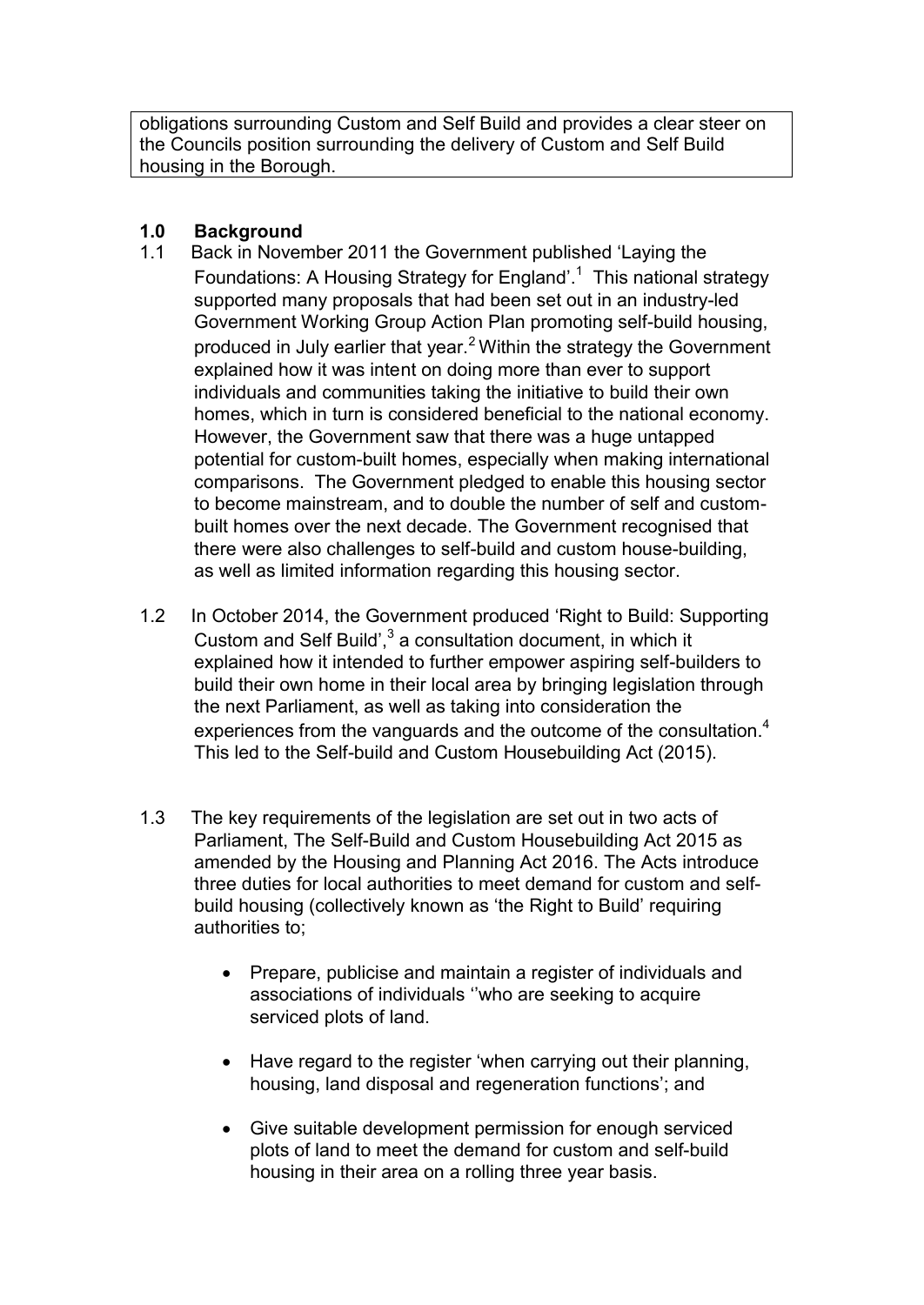# **2.0 What is Custom and Self-build housing**

**2.1** The Self-build and Custom Housebuilding Act 2015 (as amended by the Housing and Planning Act 2016) provides a legal definition of self-build and custom house building:

*'Self-build and custom housebuilding means the building or completion by –*

- *a) individuals,*
- *b) associations of individuals, or*

*c) persons working with or for individuals or associations of individuals, of houses to be occupied by those individuals.*

*But it does not include the building of a house on a plot acquired from a person who builds the house wholly or mainly to plans or specifications decided or offered by that person.'*

2.2.1 Whilst legally self-build and custom house building share the above definition, custom build is commonly regarded as where an individual, commissions a specialist developer to deliver their own home. Whereas, self-build is where the individual is more directly involved in organising or constructing his or her own home. Both routes require more significant input into the design of their home than other forms of housing.

## **3.0 The Task Group**

**3.1** The Custom Build and Self Build Policy Development Task Group consisting of both Members and Officers, was established by a recommendation of the Regeneration and Development Panel. The purpose of the group is to examine and determine appropriate policy and practice proposals for the Council's Cabinet and Full Council to consider in relation to Custom and Self Build. The Action Plan has been produced by the Task Group. It is proposed that on going monitoring of the Action Plan is undertaken by the Task Group.

## **4.0 The Action Plan**

**4.1** The action plan sets the background as to why self-build and custom house building has gained increasing focus from Government, which has translated into national legislation, policy, regulations and guidance. The document marks the first corporate action plan that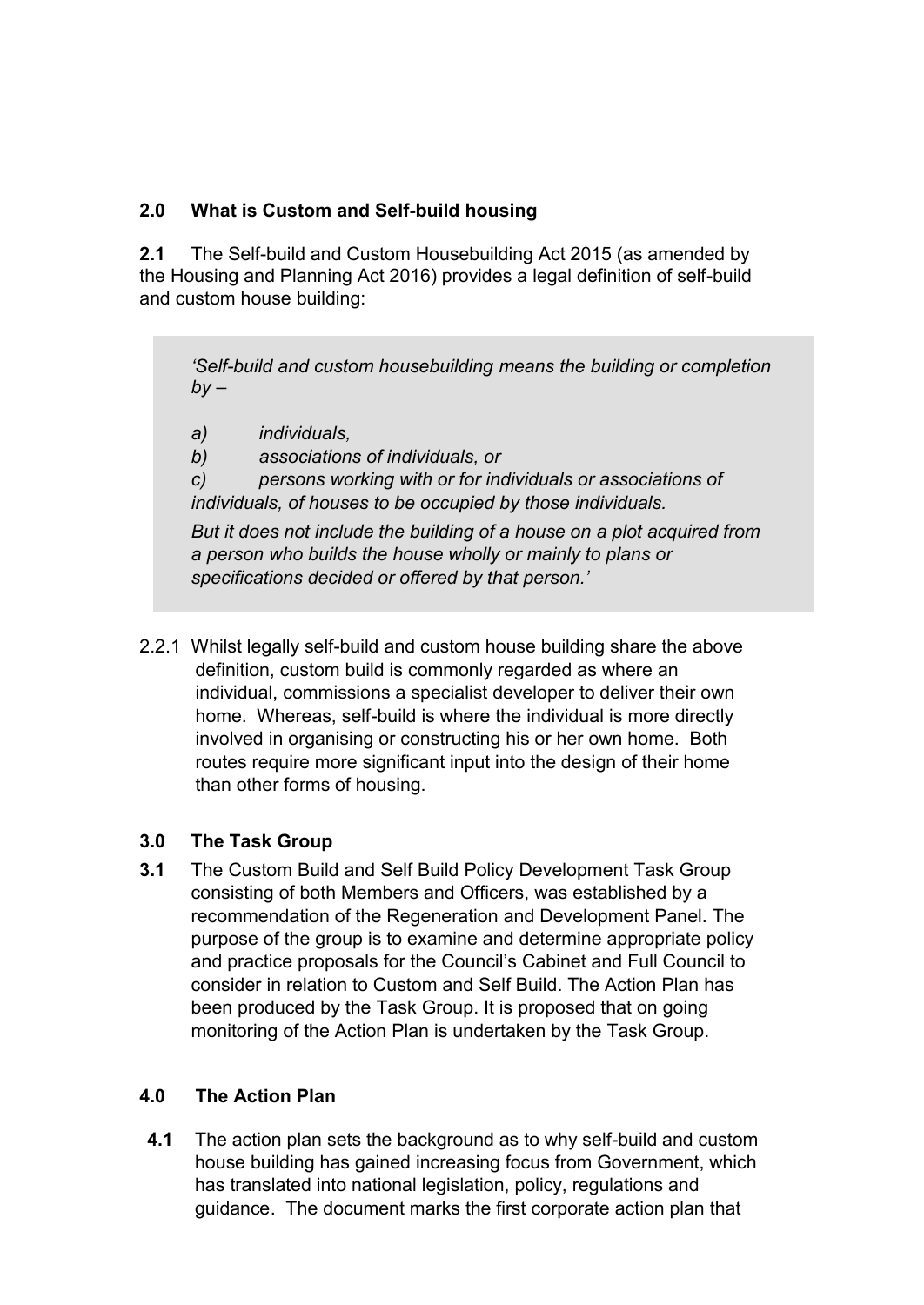comprehensively covers this issue.

It explains emerging local policies, strategies and development in the Borough, as well as the latest evidence the Council has regarding the local demand for self and custom build housing.

The Council recognises that self and custom house building developed in the Borough offers an important potential route to home ownership and contributes towards housing delivery. This action plan marks the first step in the Council in:

*'Positively influencing or helping to secure development opportunities where it can support individuals or organisations in our local communities to deliver high quality self-build or custom house building to meet demand in the Borough.'*

## **4.2 Current approach**

The Council is already carrying out a number of functions to support Custom and Self-Build Housing. Details of these are set out in section 5 of the Action Plan. However, the situation is evolving as changes to legislation and national policies come into place. The Action Plan identifies further actions that the Council can take to ensure compliance with government requirements and increase delivery of Custom and Self-Build housing. The actions are a mix of planning policy and operational interventions that can come forward over both the shorter and longer term.

### **4.3 Wider Benefits**

Whilst the Council clearly has statutory obligations to meet surrounding custom and self build housing, there are important wider benefits to enabling and delivering custom and self build housing. It also forms part of the governments drive to speed up house building and boost housing supply. In summary they are;

- Increasing housing supply. Evidence that custom and self-builders get on and build. Assists Council in meeting Housing Delivery targets.
- Supports SMEs small scale offers opportunities where volume housebuilders would not go
- Diversifying housing supply and fostering creative design
- Enables people to live in homes that meet their needs
- Helps people realise their ambitions and invest in homes that they want to live in

## **4.4 Key Actions**

Whilst there are a number of actions in the plan there are three key actions that are considered to be of significant importance in fulfilling National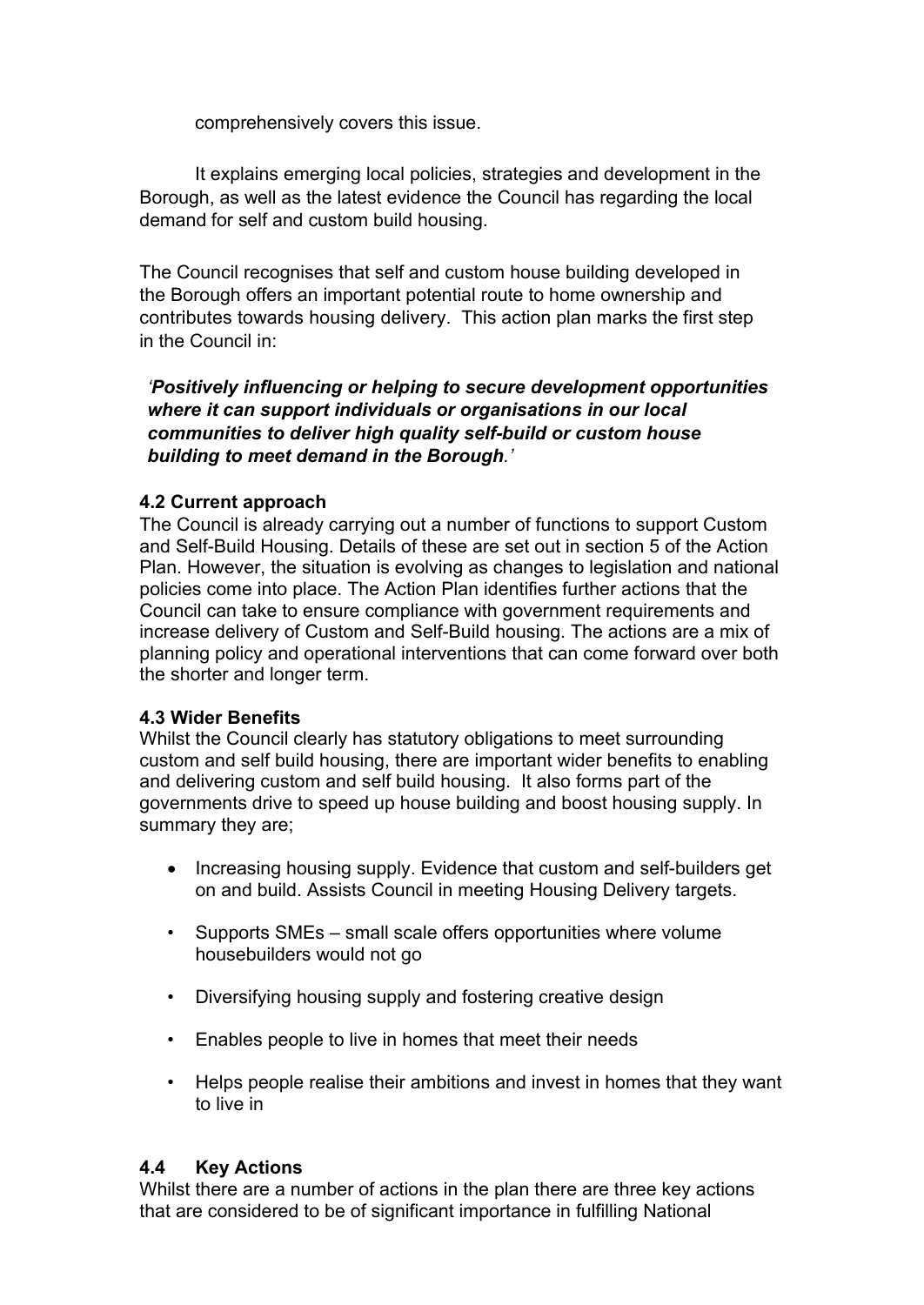Planning Policy requirements and increasing the delivery of self-build or Custom house building to meet the Boroughs demand.

- **Action 1- Developing Planning Policy.** Evidence from the Councils Housing trajectory suggests that single plots contribute to housing completions in the borough**.** In the most recent financial years (2016/2017 & 2017/2018) approximately 50% of housing completions were on sites of 1 – 4 dwellings, with half of these being single plot sites. However, not all of these can be classed as custom or self-build as it also includes those that were built speculatively. If new national policy requirements are to me met, the Council needs to ensure that identified need can be met. At the same time of creating additional opportunities for plots, a mechanism needs to be applied in order to ensure such plots are available explicitly for the Custom and Self-Build delivery route. If not there is danger the route will not be available for those wishing to build in this way, and that sites are used purely for speculative development or, are traded and do not come forward for development in a timely way. It is important that any new policy developed under Action 1 takes account of this.
- **Action 7- Undertaking detailed assessment of demand.** In order to best respond with appropriate policies and approaches it is important, to first understand more about the nature of demand for self-build and custom house-building in the Borough. Whilst the existing register is a helpful guide, it relies on individuals and organisations' knowing the register exists. Through undertaking research, the Council will be able to get a realistic understanding of local demand, but also their ability to afford available options. This will provide robust evidence which will be used to inform Local Plan Policy.
- **Action 9- Direct delivery on a Council owned site.** The Council has a direct role where it is a landowner itself, to establish if the land is suitable for self-build and/or custom- build homes. This can be exercised through its land disposal, regeneration or housing functions. The Council can also assess the potential for self-build and custom housebuilding on its own land assets and seek to deliver a pilot scheme. Through the Custom Build and Self Build Policy Development Task Group, a site at Stokeferry which is owned by the Council, has been identified a potential pilot site to deliver as a custom build site. Approval for development of the site has been agreed in previous reports. Due diligence work is currently underway to determine viability and suitability.

### **5.0 Specialist input**

The Task Group also recognised that this sector in many respects is in its infancy in the UK, and therefore sought input from Mario Wolf, Director of The Right to Build Task Force. Mario is seconded from Ministry Housing Communities and Local Government (MHCLG). Mario has provided expertise and assisted by facilitating a challenge session with members of the group to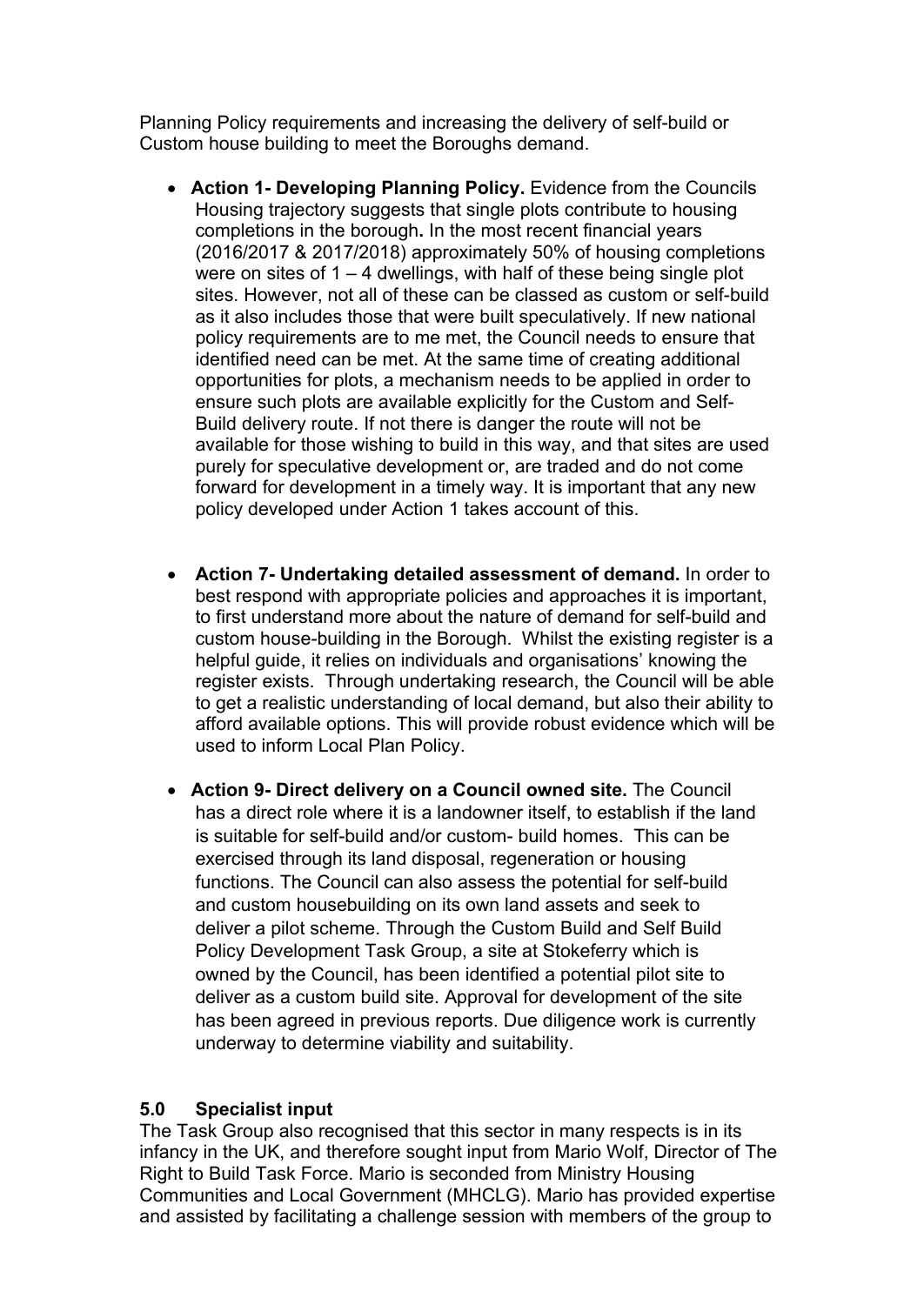develop thinking and understanding of Custom and Self Build Housing and what the Councils involvement might look like. Mario also presented at a Custom & Self build event organised by the Council earlier this year for landowners and agents. The event was well attended and received very positive feedback.

## **6.0 Risk Management Implications**

There are a number of important aspects here;

- The Local Plan can be found unsound if it fails to adequately address the identified need for custom and self build plots in the borough.
- CSB provides a real opportunity to contribute to housing delivery targets. Without positive polices and actions there is a risk that Local Plan targets won't be met.
- Failure to respond appropriately to identified housing need not only creates further housing issues across the borough but also fails to meet national policy requirements

These risks can be mitigated by;

Implementing the proposed actions set out in the Custom and Self- Build Action Plan.

## **7.0 Options Considered**

.

7.1 The Council can chose to approve the Action Pan or reject it.

## **8.0 Policy Implications**

8.1 This Plan assists the Council in meeting its corporate objectives of housing and economic growth in the Borough. It will also help contribute to the Councils overall housing delivery and fulfils statutory obligations.

## **9.0 Financial Implications**

9.1 A full business case will be prepared for the direct delivery site in Stoke Ferry, including detailed development costs and funding arrangements and will be subject to usual sign off procedures within the Council.

## **Personnel Implications**

## **10.0 Statutory Considerations**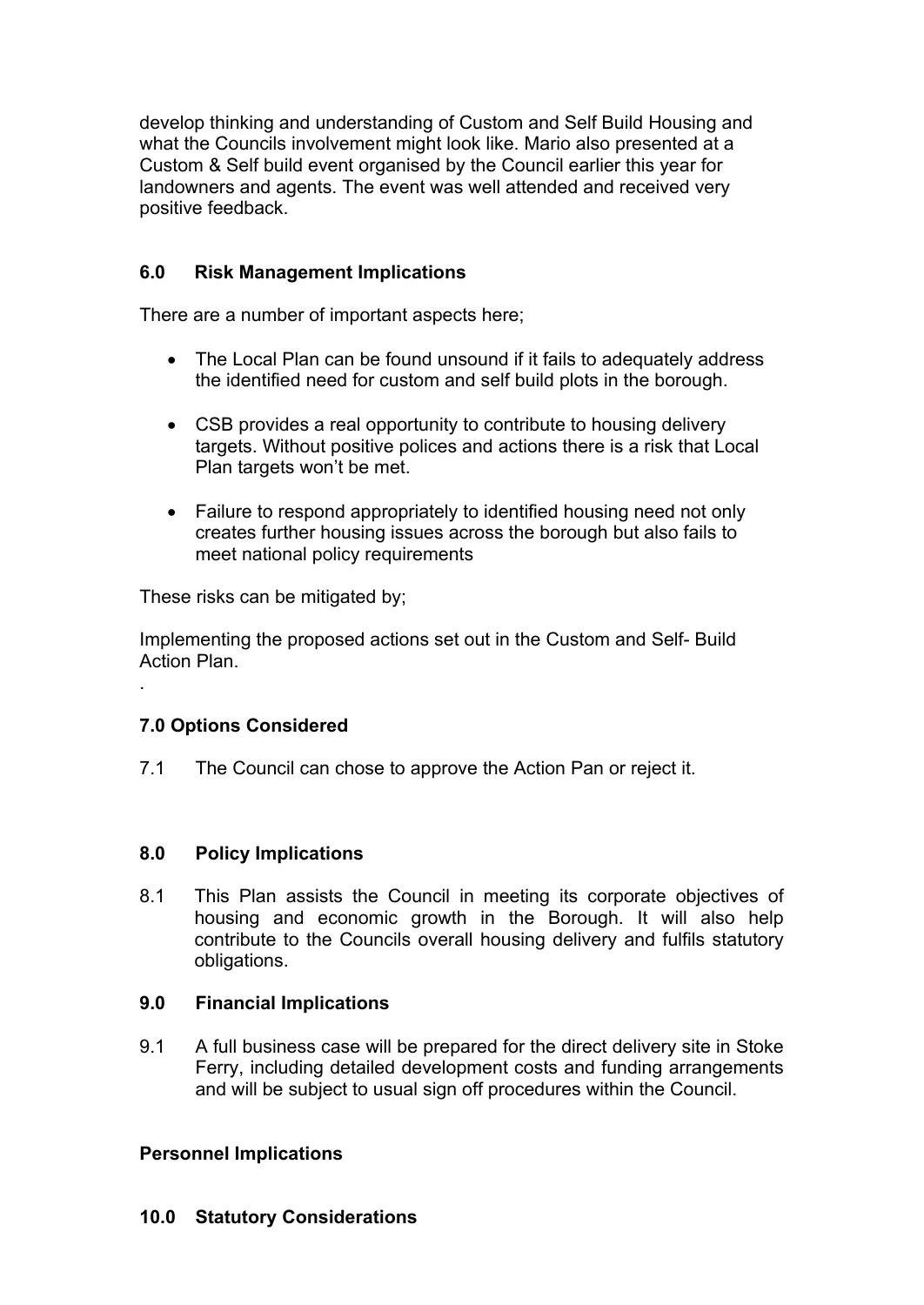- 10.1 There are no statutory implications.
- **11.0 Equality Impact Assessment (EIA)** (Pre screening report template attached)
- 11.1 There are no equality and diversity implications directly associated with this report.

# **Declarations of Interest / Dispensations Granted**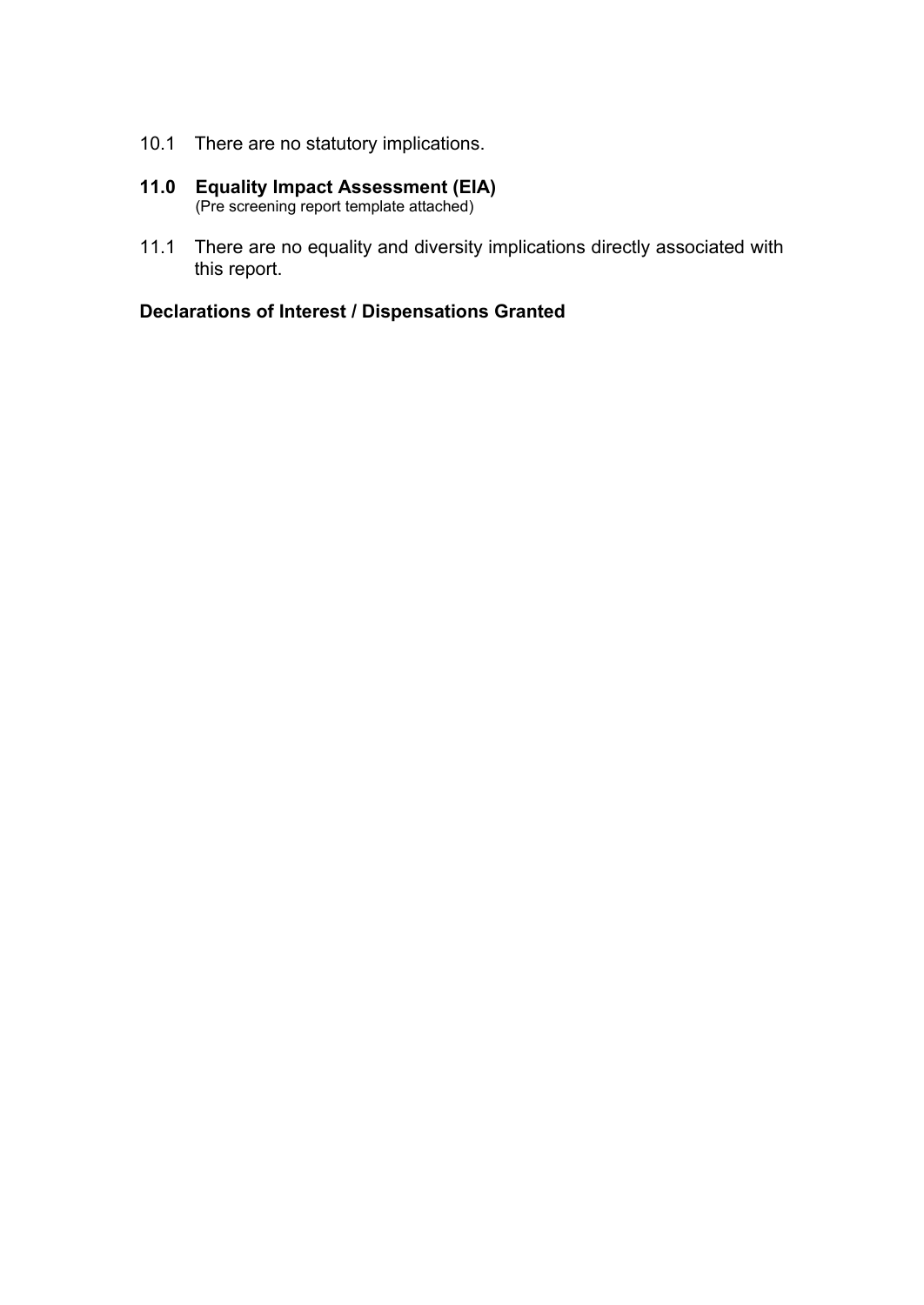**Pre-Screening Equality Impact Assessment**

Borough Council of<br> **King's Lynn &<br>
West Norfolk** 



| Name of policy/service/function                                                                                                                                                                                                                                                                   | Custom & Self-Build Action Plan                                                                                                                                                                                      |                                      |          |          |         |        |  |
|---------------------------------------------------------------------------------------------------------------------------------------------------------------------------------------------------------------------------------------------------------------------------------------------------|----------------------------------------------------------------------------------------------------------------------------------------------------------------------------------------------------------------------|--------------------------------------|----------|----------|---------|--------|--|
| Is this a new or existing policy/ service/function?                                                                                                                                                                                                                                               | New (delete as appropriate)                                                                                                                                                                                          |                                      |          |          |         |        |  |
| Brief summary/description of the main aims of the<br>policy/service/function being screened.<br>Please state if this policy/service rigidly<br>constrained by statutory obligations                                                                                                               | The Custom & Self-Build Action Plan sets out the<br>Council's proposed actions to directly meet its<br>own responsibilities to help deliver quality self<br>and custom homes in the Borough to meet local<br>demand. |                                      |          |          |         |        |  |
| <b>Question</b>                                                                                                                                                                                                                                                                                   | <b>Answer</b>                                                                                                                                                                                                        |                                      |          |          |         |        |  |
| 1. Is there any reason to believe that the<br>policy/service/function could have a specific<br>impact on people from one or more of the<br>following groups according to their different<br>protected characteristic, for example, because                                                        |                                                                                                                                                                                                                      |                                      | Positive | Negative | Neutral | Unsure |  |
| they have particular needs, experiences, issues or                                                                                                                                                                                                                                                | Age                                                                                                                                                                                                                  |                                      |          |          | X       |        |  |
| priorities or in terms of ability to access the<br>service?                                                                                                                                                                                                                                       | <b>Disability</b>                                                                                                                                                                                                    |                                      |          |          | X       |        |  |
|                                                                                                                                                                                                                                                                                                   | Gender                                                                                                                                                                                                               |                                      |          |          | X       |        |  |
| Please tick the relevant box for each group.                                                                                                                                                                                                                                                      | Gender Re-assignment                                                                                                                                                                                                 |                                      |          |          | X       |        |  |
|                                                                                                                                                                                                                                                                                                   | Marriage/civil partnership                                                                                                                                                                                           |                                      |          |          | X       |        |  |
| NB. Equality neutral means no negative impact on                                                                                                                                                                                                                                                  | Pregnancy & maternity                                                                                                                                                                                                |                                      |          |          | X       |        |  |
| any group.                                                                                                                                                                                                                                                                                        | Race                                                                                                                                                                                                                 |                                      |          |          | X       |        |  |
|                                                                                                                                                                                                                                                                                                   | Religion or belief                                                                                                                                                                                                   |                                      |          |          | X       |        |  |
|                                                                                                                                                                                                                                                                                                   | Sexual orientation                                                                                                                                                                                                   |                                      |          |          | X       |        |  |
|                                                                                                                                                                                                                                                                                                   | Other (eg low income)                                                                                                                                                                                                |                                      |          |          | X       |        |  |
| Question                                                                                                                                                                                                                                                                                          | <b>Answer</b>                                                                                                                                                                                                        | <b>Comments</b>                      |          |          |         |        |  |
| 2. Is the proposed policy/service likely to affect<br>relations between certain equality communities or<br>to damage relations between the equality<br>communities and the Council, for example<br>because it is seen as favouring a particular<br>community or denying opportunities to another? | <b>No</b>                                                                                                                                                                                                            |                                      |          |          |         |        |  |
| 3. Could this policy/service be perceived as<br>impacting on communities differently?                                                                                                                                                                                                             | No.                                                                                                                                                                                                                  |                                      |          |          |         |        |  |
| 4. Is the policy/service specifically designed to<br>tackle evidence of disadvantage or potential<br>discrimination?                                                                                                                                                                              | <b>No</b>                                                                                                                                                                                                            |                                      |          |          |         |        |  |
| 5. Are any impacts identified above minor and if<br>so, can these be eliminated or reduced by minor<br>actions?                                                                                                                                                                                   | <b>No</b>                                                                                                                                                                                                            | <b>Actions:</b>                      |          |          |         |        |  |
| If yes, please agree actions with a member of the<br>Corporate Equalities Working Group and list<br>agreed actions in the comments section                                                                                                                                                        |                                                                                                                                                                                                                      | <b>Actions agreed by EWG member:</b> |          |          |         |        |  |
| <b>Assessment completed by:</b><br><b>Name</b>                                                                                                                                                                                                                                                    | <b>Nikki Patton</b>                                                                                                                                                                                                  |                                      |          |          |         |        |  |
| <b>Job title Housing Strategy Manager</b>                                                                                                                                                                                                                                                         | Date 12th Dec 2018                                                                                                                                                                                                   |                                      |          |          |         |        |  |